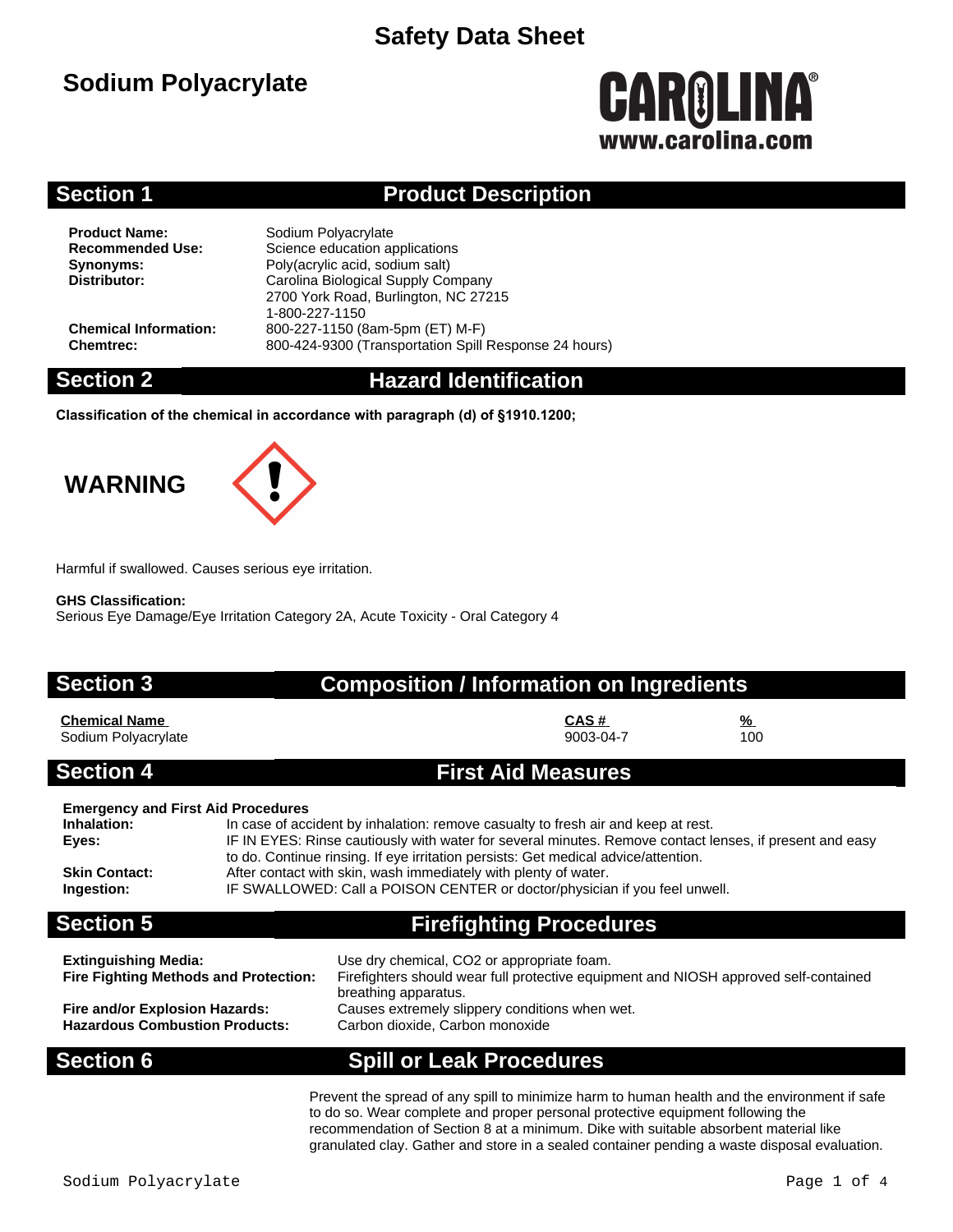gloves/protective clothing/eye protection/face protection. Avoid creating and inhaling dust. Avoid contact with

**Handling:** Wash thoroughly after handling. Do no eat, drink or smoke when using this product. Wear protective

**Section 7 Handling and Storage**

**Section 8 Protection Information**

**Storage:** Keep in air-tight containers- material is hygroscopic.

skin and eyes.

**Storage Code:** Green - general chemical storage

| JGULIUII U<br>F TULGULUT TITULITALIUT                                                          |                                                                                                                                                                                                                                                                                                                                                                                |                                                                                              |                 |        |  |
|------------------------------------------------------------------------------------------------|--------------------------------------------------------------------------------------------------------------------------------------------------------------------------------------------------------------------------------------------------------------------------------------------------------------------------------------------------------------------------------|----------------------------------------------------------------------------------------------|-----------------|--------|--|
|                                                                                                | <b>ACGIH</b>                                                                                                                                                                                                                                                                                                                                                                   |                                                                                              | <b>OSHA PEL</b> |        |  |
| <b>Chemical Name</b>                                                                           | <u>(TWA)</u>                                                                                                                                                                                                                                                                                                                                                                   | <u>(STEL)</u>                                                                                | <u>(TWA)</u>    | (STEL) |  |
| Sodium Polyacrylate                                                                            | N/A                                                                                                                                                                                                                                                                                                                                                                            | N/A                                                                                          | N/A             | N/A    |  |
| <b>Control Parameters</b>                                                                      |                                                                                                                                                                                                                                                                                                                                                                                |                                                                                              |                 |        |  |
| <b>Engineering Measures:</b>                                                                   | No exposure limits exist for the constituents of this product. General room ventilation<br>might be required to maintain operator comfort under normal conditions of use.                                                                                                                                                                                                      |                                                                                              |                 |        |  |
| <b>Personal Protective Equipment (PPE):</b>                                                    | Lab coat, apron, eye wash, safety shower.                                                                                                                                                                                                                                                                                                                                      |                                                                                              |                 |        |  |
| <b>Respiratory Protection:</b>                                                                 | No respiratory protection required under normal conditions of use.                                                                                                                                                                                                                                                                                                             |                                                                                              |                 |        |  |
| <b>Eye Protection:</b>                                                                         | Wear chemical splash goggles when handling this product. Have an eye wash station<br>available.                                                                                                                                                                                                                                                                                |                                                                                              |                 |        |  |
| <b>Skin Protection:</b>                                                                        | Avoid skin contact by wearing chemically resistant gloves, an apron and other protective<br>equipment depending upon conditions of use. Inspect gloves for chemical break-through<br>and replace at regular intervals. Clean protective equipment regularly. Wash hands and<br>other exposed areas with mild soap and water before eating, drinking, and when leaving<br>work. |                                                                                              |                 |        |  |
| Gloves:                                                                                        | Butyl rubber, Nitrile, Polyvinyl chloride, Neoprene                                                                                                                                                                                                                                                                                                                            |                                                                                              |                 |        |  |
| <b>Section 9</b>                                                                               | <b>Physical Data</b>                                                                                                                                                                                                                                                                                                                                                           |                                                                                              |                 |        |  |
| Formula: (C3H3NaO2)n<br>Molecular Weight: Variable (polymer)<br><b>Appearance: White Solid</b> |                                                                                                                                                                                                                                                                                                                                                                                | Vapor Pressure: < 10 mm Hq<br>Evaporation Rate (BuAc=1): < 1.0<br>Vapor Density (Air=1): N/A |                 |        |  |

**Odor:** No data available **Specific Gravity:** 0.4 - 0.7<br> **Odor Threshold:** No data available **Specific Gravity:** 0.4 - 0.7 **Odor Threshold:** No data available **Solubility in Water:** Practically Insoluble **pH:** No data available **pH:** No data available **pH:** No data available **Log Pow (calculated):** No data available **Melting Point:** > 198 C **Autoignition Temperature:** No data available **Boiling Point:** No data available **Decomposition Temperature:** No data available **Flash Point:** No data available **Flash Point:** No data available **Flash Point:** No data available **Viscosity: No data available Viscosity: No data available Flammable Limits in Air:** No data available **Flammable Limits in Air:** No data available

### **Section 10 Reactivity Data**

**Percent Volatile by Volume:** No data available

**Chemical Stability:** Stable under normal conditions.<br> **Conditions to Avoid:** Causes extremely slippery cond **Hazardous Decomposition Products:** Carbon dioxide, Carbon monoxide **Hazardous Polymerization:** Will not occur

**Reactivity:** Not generally reactive under normal conditions.<br> **Chemical Stability:** Stable under normal conditions. **Conditions to Avoid:** Causes extremely slippery conditions when wet.<br> **Causes extremely slippery conditions when wet.**<br>
Strong oxidizing agents **Strong oxidizing agents** 

### **Section 11 Toxicity Data**

# **Symptoms (Acute):** Eye disorders

**Routes of Entry** Inhalation, ingestion, eye or skin contact. **Delayed Effects:** No data available

**Acute Toxicity: Chemical Name CAS Number Oral LD50 Dermal LD50 Inhalation LC50**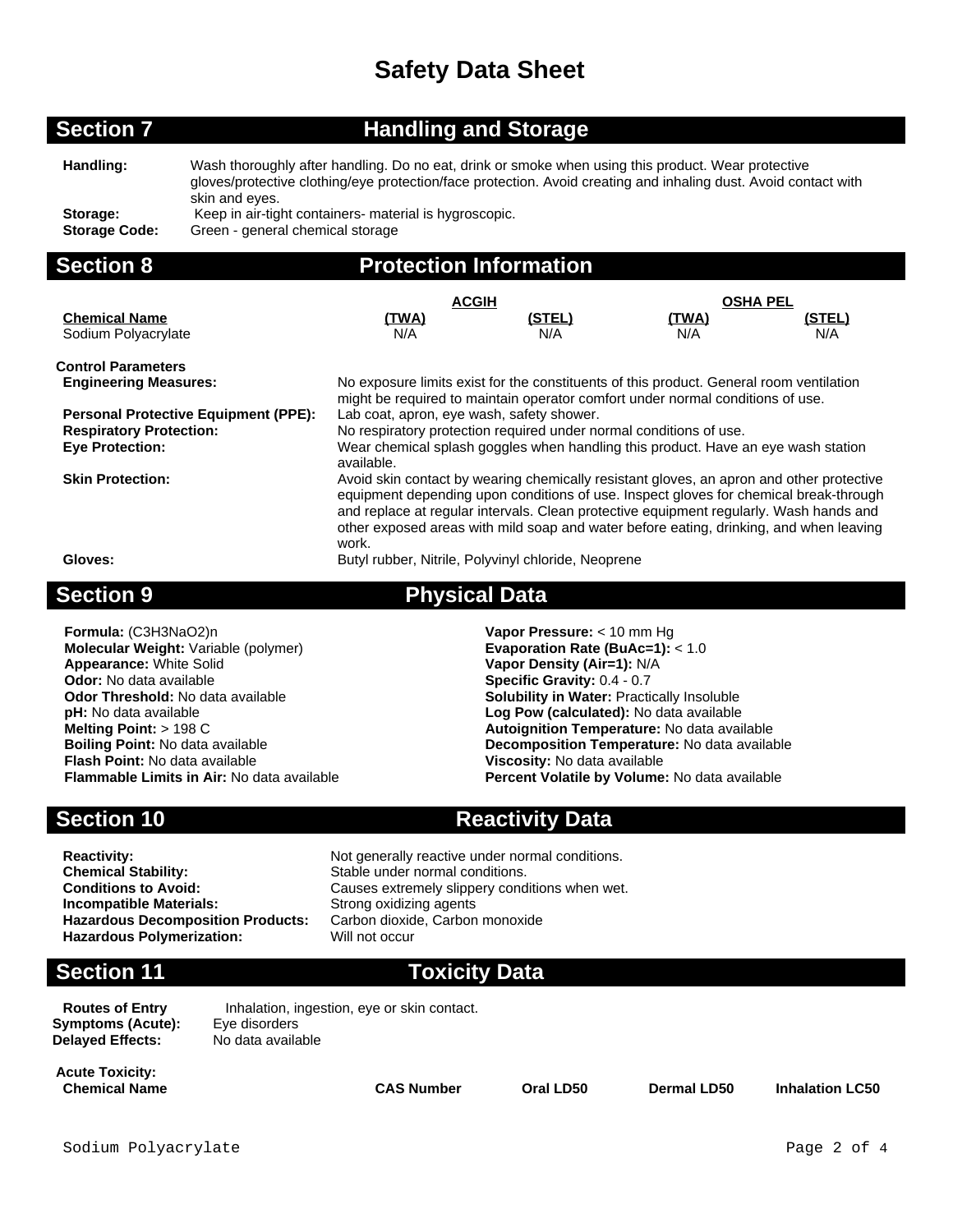| Sodium Polyacrylate                                                                                                                                                       |                                                                                                                                                                                                                                              | 9003-04-7                      | Oral LD50 Rat ><br>40000 mg/kg                                                                                                                                      | Not determined                                                               |            | Not determined                          |
|---------------------------------------------------------------------------------------------------------------------------------------------------------------------------|----------------------------------------------------------------------------------------------------------------------------------------------------------------------------------------------------------------------------------------------|--------------------------------|---------------------------------------------------------------------------------------------------------------------------------------------------------------------|------------------------------------------------------------------------------|------------|-----------------------------------------|
| Carcinogenicity:<br><b>Chemical Name</b><br>Sodium Polyacrylate                                                                                                           |                                                                                                                                                                                                                                              | <b>CAS Number</b><br>9003-04-7 | <b>IARC</b><br>Not listed                                                                                                                                           | Not listed                                                                   | <b>NTP</b> | <b>OSHA</b><br>Not listed               |
| <b>Chronic Effects:</b><br><b>Mutagenicity:</b><br><b>Teratogenicity:</b><br>Sensitization:<br>Reproductive:<br><b>Target Organ Effects:</b><br>Acute:<br><b>Chronic:</b> | No evidence of a mutagenic effect.<br>No evidence of a teratogenic effect (birth defect).<br>No evidence of a sensitization effect.<br>No evidence of negative reproductive effects.<br>No information available<br>No information available |                                |                                                                                                                                                                     |                                                                              |            |                                         |
| <b>Section 12</b>                                                                                                                                                         |                                                                                                                                                                                                                                              |                                | <b>Ecological Data</b>                                                                                                                                              |                                                                              |            |                                         |
| Overview:<br><b>Mobility:</b><br>Persistence:<br><b>Bioaccumulation:</b><br>Degradability:<br><b>Other Adverse Effects:</b>                                               | No data<br>Bioconcentration is not expected to occur.<br>No data<br>No data                                                                                                                                                                  |                                | This material is not expected to be harmful to the ecology.<br>This material is expected to have very high mobility in soil. It does not absorb to most soil types. |                                                                              |            |                                         |
| <b>Chemical Name</b><br>Sodium Polyacrylate                                                                                                                               |                                                                                                                                                                                                                                              | <b>CAS Number</b><br>9003-04-7 | <b>Eco Toxicity</b>                                                                                                                                                 |                                                                              |            |                                         |
| <b>Section 13</b>                                                                                                                                                         |                                                                                                                                                                                                                                              |                                | <b>Disposal Information</b>                                                                                                                                         |                                                                              |            |                                         |
| <b>Disposal Methods:</b><br><b>Waste Disposal Code(s):</b>                                                                                                                | Dispose in accordance with all applicable Federal, State and Local regulations. Always<br>contact a permitted waste disposer (TSD) to assure compliance.<br>Not Determined                                                                   |                                |                                                                                                                                                                     |                                                                              |            |                                         |
| <b>Section 14</b>                                                                                                                                                         |                                                                                                                                                                                                                                              |                                | <b>Transport Information</b>                                                                                                                                        |                                                                              |            |                                         |
| <b>Ground - DOT Proper Shipping Name:</b><br>Not regulated for ground transport by US DOT                                                                                 |                                                                                                                                                                                                                                              |                                |                                                                                                                                                                     | Air - IATA Proper Shipping Name:<br>Not regulated for air transport by IATA. |            |                                         |
| <b>Section 15</b>                                                                                                                                                         |                                                                                                                                                                                                                                              |                                | <b>Regulatory Information</b>                                                                                                                                       |                                                                              |            |                                         |
| <b>TSCA Status:</b>                                                                                                                                                       |                                                                                                                                                                                                                                              |                                | All components in this product are on the TSCA Inventory.                                                                                                           |                                                                              |            |                                         |
| <b>Chemical Name</b>                                                                                                                                                      | CAS<br><b>Number</b>                                                                                                                                                                                                                         | § 313 Name                     | § 304 RQ                                                                                                                                                            | <b>CERCLA RQ</b>                                                             | § 302 TPQ  | CAA 112(2)<br>TQ                        |
| Sodium Polyacrylate                                                                                                                                                       | 9003-04-7                                                                                                                                                                                                                                    | No                             | No                                                                                                                                                                  | No                                                                           | No         | No                                      |
| California Prop 65:                                                                                                                                                       |                                                                                                                                                                                                                                              |                                |                                                                                                                                                                     | No California Proposition 65 ingredients                                     |            |                                         |
| <b>Section 16</b>                                                                                                                                                         |                                                                                                                                                                                                                                              |                                |                                                                                                                                                                     |                                                                              |            | <b>Additional</b><br><b>Information</b> |